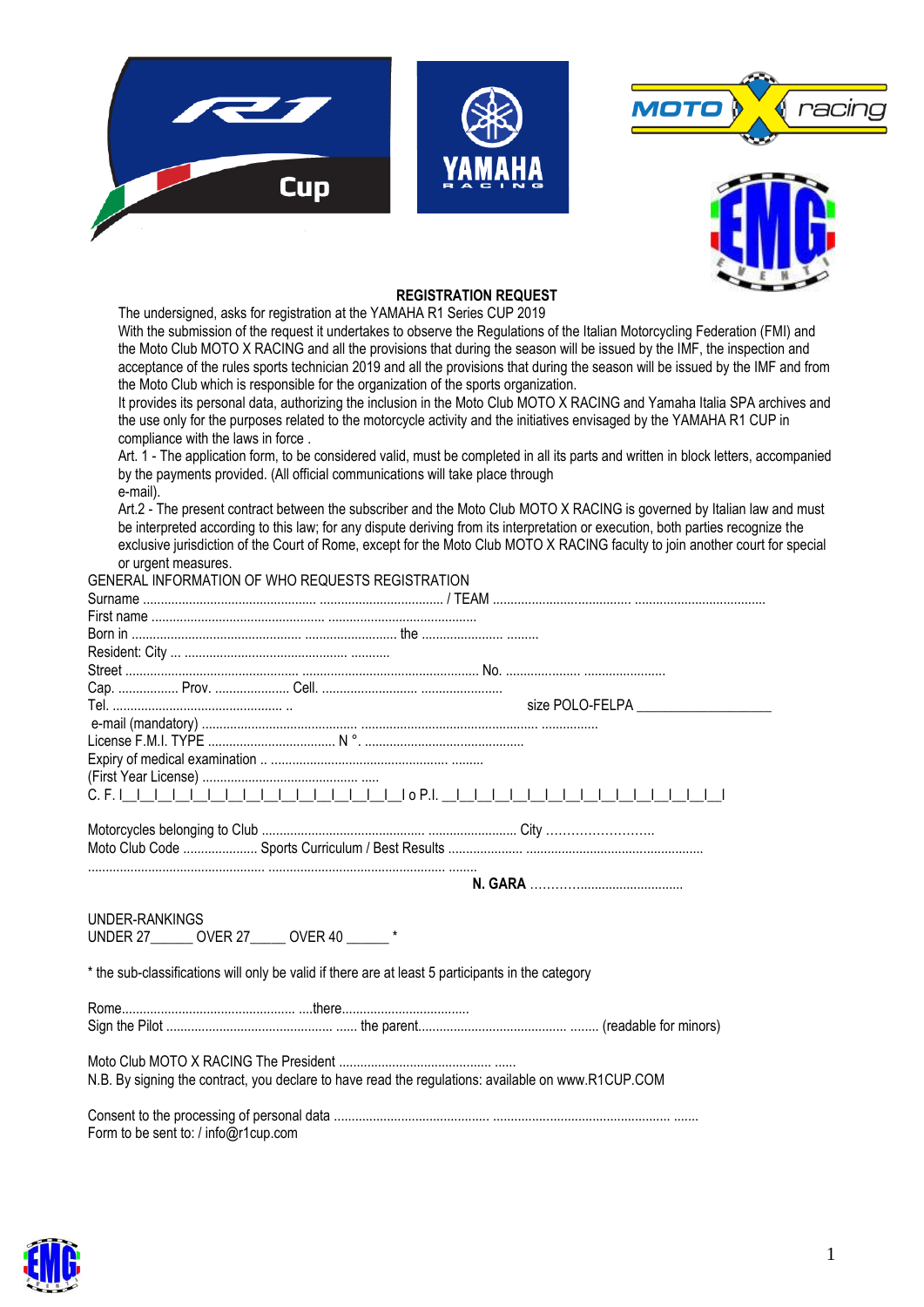| signing up FULL:                               | <b>Signing up LIGHT:</b>                             |  |
|------------------------------------------------|------------------------------------------------------|--|
|                                                |                                                      |  |
| - Extra Discount 10% Dealers for the purchase  | - Extra Discount 10% Dealers for the purchase of     |  |
| of motorcycles                                 | motorcycles                                          |  |
| Trophy registration (league and subclass       | - Trophy registration (league and subclass rankings) |  |
| rankings)                                      |                                                      |  |
| - Registration of 7 CIV 2018 + Direct TV /     | - Registration of 7 CIV 2018 + Direct TV / WEB       |  |
| WEB Streaming championship matches             | Streaming championship matches                       |  |
| - Free practice on Friday of the 7 races       | - Free practice on Friday of the 7 races             |  |
| - Yamalube welcome kit                         | - Yamalube welcome kit                               |  |
| - Yamaha clothing kit                          | - Yamaha clothing kit                                |  |
| decatalyst<br>terminal<br>Exhaust<br>by<br>$+$ | $\overline{\phantom{a}}$                             |  |
| <b>AKRAPOVIC</b>                               |                                                      |  |
| - Complete fairing "666 Carbon" + Painting     | $\overline{a}$                                       |  |
| artwork Yamaha 2019 by TOTAL PAINT             |                                                      |  |
| - Report kit (Corona + Pinion) by SITTA        | $\overline{\phantom{a}}$                             |  |
| - Racing Air Filter by BMC                     | $\overline{\phantom{a}}$                             |  |
| - B.S. $\in$ 500 by BONAMICI RACING            | - B.S. $\in$ 500 by BONAMICI RACING                  |  |
| $\overline{\phantom{a}}$                       |                                                      |  |
|                                                |                                                      |  |
|                                                |                                                      |  |
| kit cost $4690,00 \in$                         | kit cost $3790,00$ €                                 |  |

## *PAYMENTS*

*UNIQUE SOLUTION: PAYMENT ONE SOLUTION WITHIN 31/01/2018*

*FULL € 4,690.00*

*LIGHT € 3,790.00*

*PAYMENT AT RATE:*

*Registration € 990.00 before 31/12/2018*

*1st installment FULL € 1,500.00 - LIGHT € 1000.00 by31 / 01/2018 2nd FULL RATE € 1.500,00 - LIGHT € 1000.00 within 28/02/2018 3rd installment FULL € 800.00 - LIGHT € 900.00 within 30/3/2018*

*• The material included in the registration kit will be provided to the pilot after payment of Iscrizone + 1 ° Installment*

*Extra packages to combine:*

*TEAM REGISTRATION REQUEST € 500.00 • Possibility of replacing your driver during the Championship*